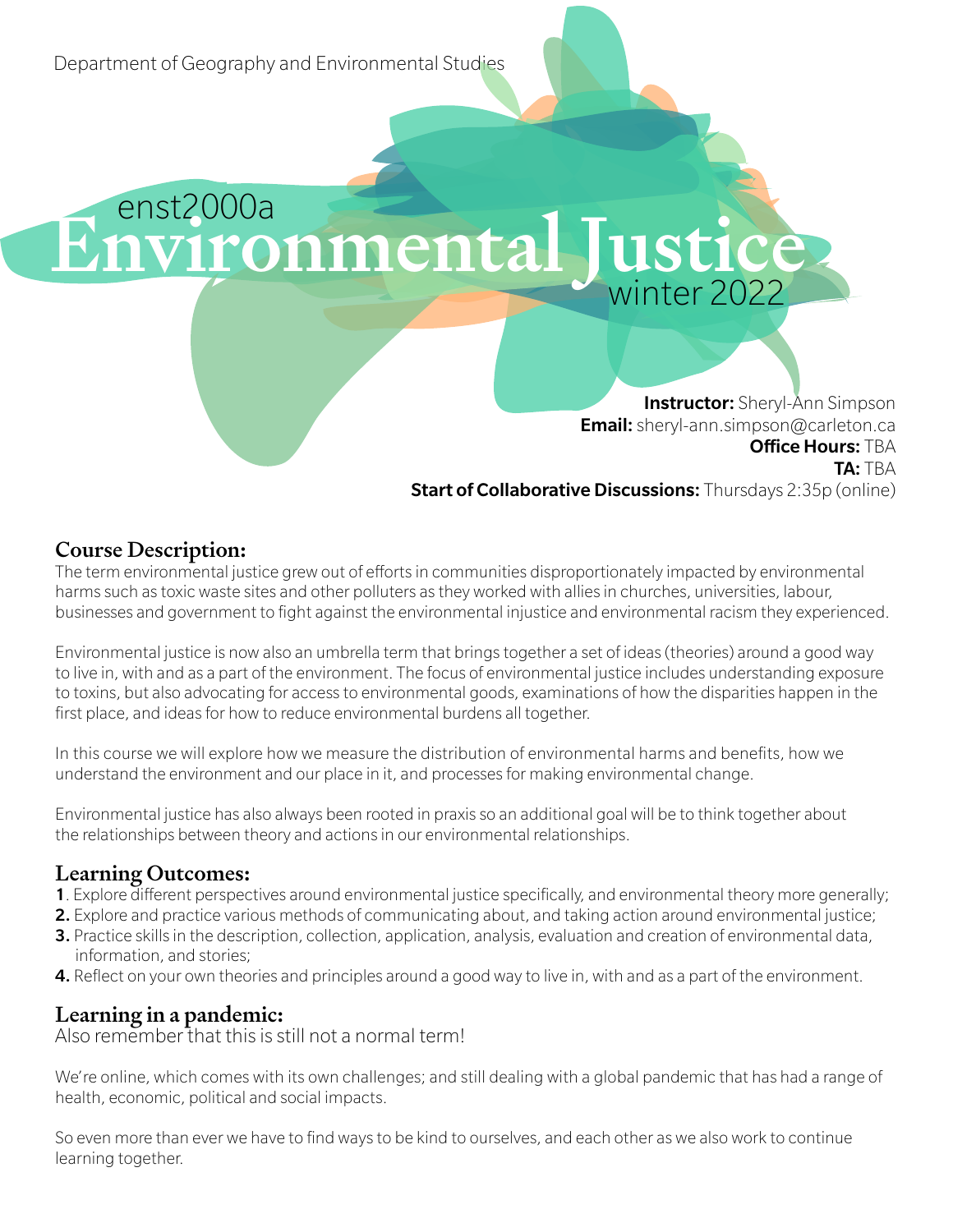## Active learning, care and accessibility:

To accomplish the learning outcomes students are expected to be active learners, this includes asking questions when something is unclear, when you need support, or when you would like to hear more about a topic; a willingness to share your own interpretations of and reactions to ideas presented; and a willingness to listen with openness and care to different perspectives and ways of understanding and interpreting ideas. It also means approaching your work with honesty and integrity; taking advantage of student success resources around writing, research and citation, and again asking when you are unsure!

Additionally active learning means taking care of yourself and your health, because school is really important, but taking care of ourselves, especially now, is more important! Health and Counseling Services [carleton.ca/health] provide a variety of services, and you should consult with them if you find yourself in need of specific physical or mental health support, and for preventative care and health promotion. Awards and Financial Aid provides support for unexpected expenses or economic hardship [carleton.ca/awards/other-assistance-2/] .

Your stories including medical diagnosis, financial and family circumstances are your own to share or not. But letting the teaching team know, in general terms, about circumstances that might impact your learning as soon as possible means that we can work with you around accommodations, adjustments, and alternatives, to help you meet the learning requirements of the course.

The teaching team also believes the course will be made stronger through the participation of students with a wide range of abilities, disabilities, identities, skills and experiences. As such, we're working to make this course as accessible as possible for all students so please do not hesitate to approach us if you require particular accommodations or supports including, or in addition to/distinct from, those listed at the end of the syllabus.

### Texts:

Course texts will all be posted though Brightspace. There is no textbook for the course.

The texts for this course come from a variety of fields (and in a variety of media) including environmental studies and geography as well as ecology, environmental design, science and technology studies, critical race studies, Indigenous studies, public health, environmental management, journalism, art and design.

Read to understand the point of view of the piece. After reading ask yourself what was the story, thesis, or argument? Ask yourself what is the main idea you will take away from reading the piece?

Also be a critical reader. After you read try to identify the tools that were used to tell the story, prove the thesis or make the argument. Think about the style of writing, the graphics, the information or data presented, the methods used to acquire the knowledge or data.

Think about your own questions after the reading? Are there terms you still find confusing, details that are unclear, or ideas and topics that you want to know more about?

### Course Calendar:

This term we will take full advantage of being online to create opportunities for choice and flexibility in your learning, as well as opportunities for collaboration among peers and in support of ongoing community-based initiatives.

In addition to the general outline here, the detailed structure of the course will be shared on the course site.

- **Unit 1:** Introductions (released approximately January 10)
- **Unit 2:** Environmental Justice Definitions and Distribution (released approximately January 17)
- **Unit 3:** Environmental Relationships (released approximately February 14)
- **Unit 4:** Procedural Justice (released approximately March 21)

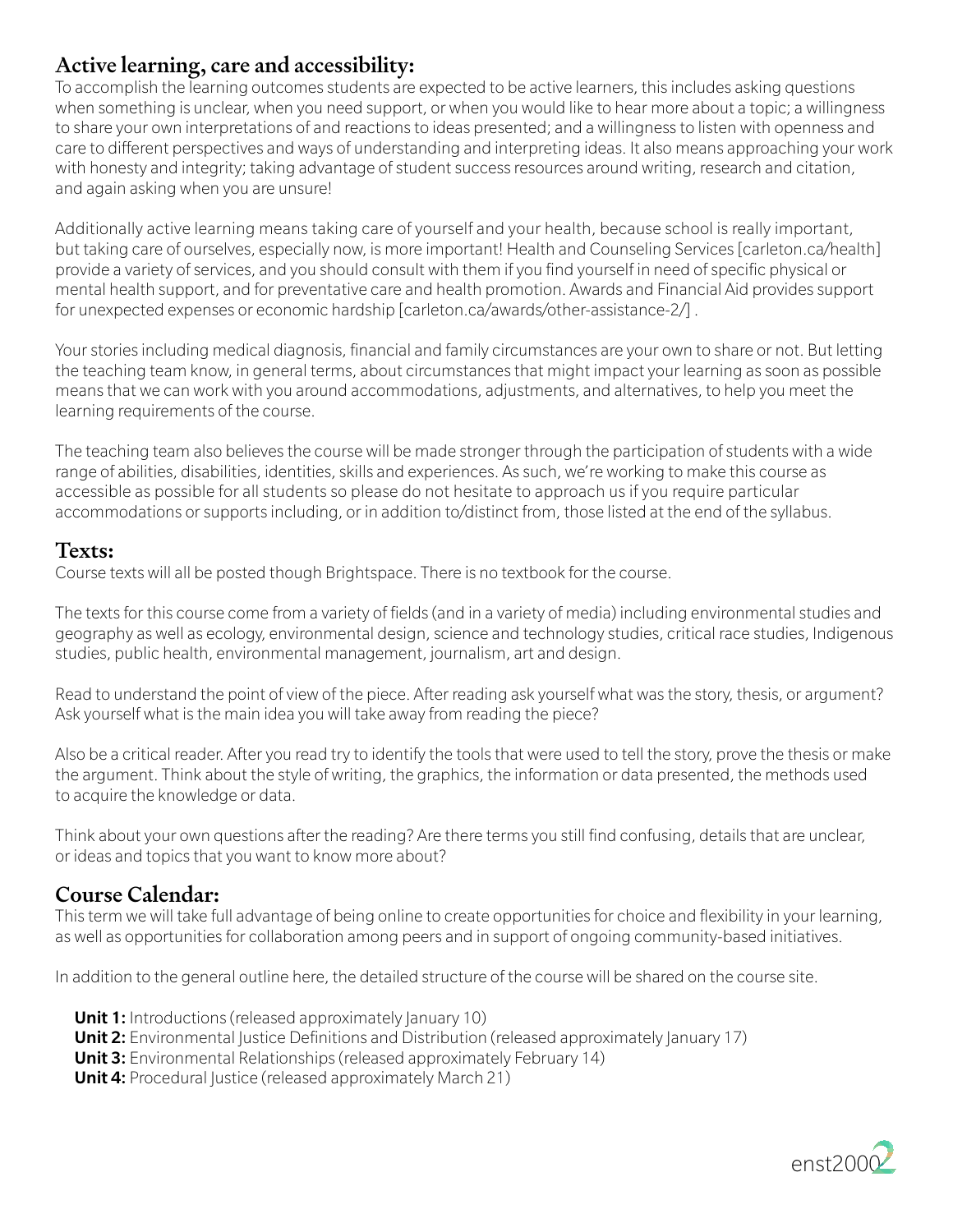# Evaluation and Course Activities:

#### Readings and Reflections (62 points)

Each unit will include a group of multi-media texts including popular and academic writing, video and audio.

Points will be given for completing the short reflections associated with each text. Rolling deadlines.

#### **Collaborative Discussions** (18 points)

Each week we will work corroboratively using discussion boards and chats to complete discussion tasks including, for example, building collective understandings, evaluating cases, annotating texts, collecting new data or information and presenting alternatives. There will be some opportunity for choice around discussion tasks.

Points will be assigned based on the quality of participation. Criteria for participation will be outlined on the course site. Points will only be assigned for participation during the 24 hour period between Thursdays 2:35p (eastern) - Fridays 2:25p (eastern) each week.

#### Individual Assignments (20 points)

Detailed assignment prompts will be provided when the related units are released.

In each assignment you will engage with the readings and course discussions to synthesize and create a written or mixed-media project that you will submit individually.

Late assignments will be accepted, details of the policy will be explained on the course site.

Points will be assigned based on an evaluation that reflects the criteria set out in the detailed prompt for each assignment.

#### A Definition (6 points)

 using ideas from the readings to share the meaning of environmental justice [first due date February 14, 11:59p on Brightspace]

#### A Story (7 points)

 using ideas from the readings to produce a multimedia story about environmental relationships [first due date March 21, 11:59p on Brightspace]

#### An Action (7 points)

 description of an environmental justice action you would like to take [first due date April 12, 11:59p on Brightspace]

Final grades will be determined through the percent of points accumulated.

Remember that: "Standing in a course is determined by the course instructor subject to the approval of the Faculty Dean. This means that grades submitted by the instructor may be subject to revision. No grades are final until they have been approved by the Dean."

(source: 2021 Teaching Regulations and Procedures for FASS and FPA https://carleton.ca/teaching-regulations/)